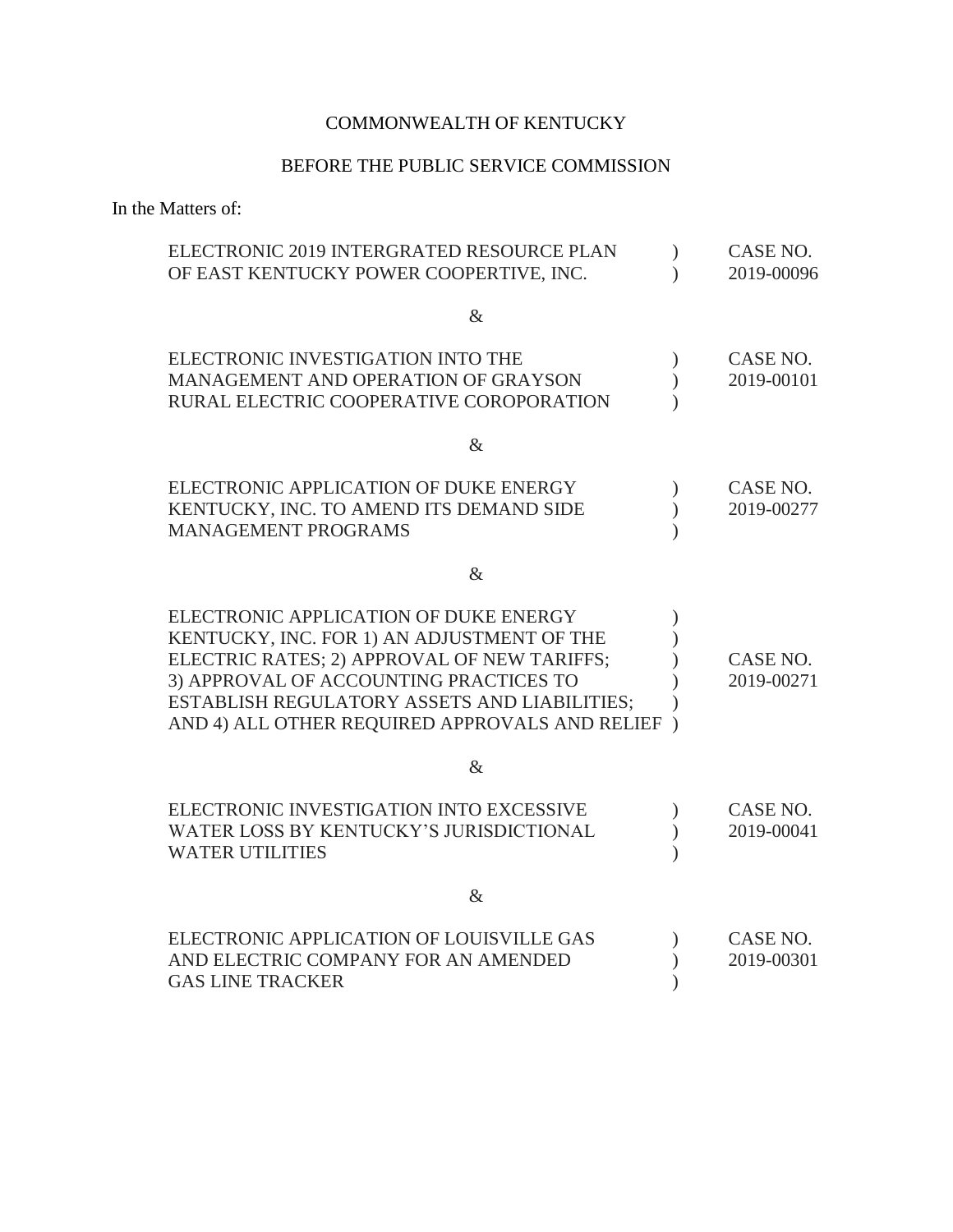| ELECTRONIC PROPOSED ACQUISITION BY<br><b>BLUEGRASS WATER UTILITY OPERATING</b><br>COMPANY, LLC AND THE TRANSFER OF<br>OWNERSHIP AND CONTROL OF ASSETS BY P.R.<br>WASTEWATER MANAGEMENT, INC., MARSHALL<br>COUNTY ENVIRONMENTAL SERVICES, LLC, LH<br>TREATMENT COMPANY, LLC, KINGSWOOD<br>DEVELOPMENT, INC., AIRVIEW UTILITIES, LLC,<br>BROCKLYN UTILITIES, LLC, FOX RUN UTILITIES<br>LLC, AND LAKE COLUMBIA UTILITIES, INC. | CASE NO.<br>2019-00104 |
|-----------------------------------------------------------------------------------------------------------------------------------------------------------------------------------------------------------------------------------------------------------------------------------------------------------------------------------------------------------------------------------------------------------------------------|------------------------|
| $\&$                                                                                                                                                                                                                                                                                                                                                                                                                        |                        |
| ELECTRONIC APPLICATION OF KENTUKCY POWER<br><b>COMPANY FOR A CERTIFICATE OF PUBLIC</b><br>CONVENIENCE AND NECESSITY TO PERFORM<br>UPGRADE, REPLACEMENT, AND INSTALLATION<br>WORK AT ITS EXISTING SUBSTATION FACILITIES IN<br>PERRY AND LESLIE COUNTIES, KENTUCKY                                                                                                                                                            | CASE NO.<br>2019-00154 |
| $\&$                                                                                                                                                                                                                                                                                                                                                                                                                        |                        |
| ELECTRONIC 2018 JOINT INTEGRATED RESOURCE<br>PLAN OF LOUISVILLE GAS AND ELECTRIC<br>COMPANY AND KENTUCKY UTILITIES COMPANY                                                                                                                                                                                                                                                                                                  | CASE NO.<br>2018-00348 |
| $\&$                                                                                                                                                                                                                                                                                                                                                                                                                        |                        |
| ELECTRONIC APPLICATION OF LOUISVILLE GAS<br>AND ELECTRIC COMPANY FOR RENEWAL AND<br>PROPOSED MODIFICATION OF ITS<br>PERFORMANCE-BASED RATEMAKING MECHANISM                                                                                                                                                                                                                                                                  | CASE NO.<br>2019-00437 |
| $\&$                                                                                                                                                                                                                                                                                                                                                                                                                        |                        |
| ELECTRONIC APPLICATION OF LOUISVILLE<br>GAS AND ELECTRIC COMPANY AND<br>KENTUCKY UTILITIES COMPANY FOR APPROVAL<br>OF A SOLAR POWER CONTRACT AND TWO RENEWABLE<br>POWER AGREEMENTS TO SATISFAY<br><b>CUSTOMER REQUIREMENTS FOR A RENEWABLE</b><br><b>ENERGY SOURCE UNDER GREEN TARIFF OPTION #3</b>                                                                                                                         | CASE NO.<br>2020-00016 |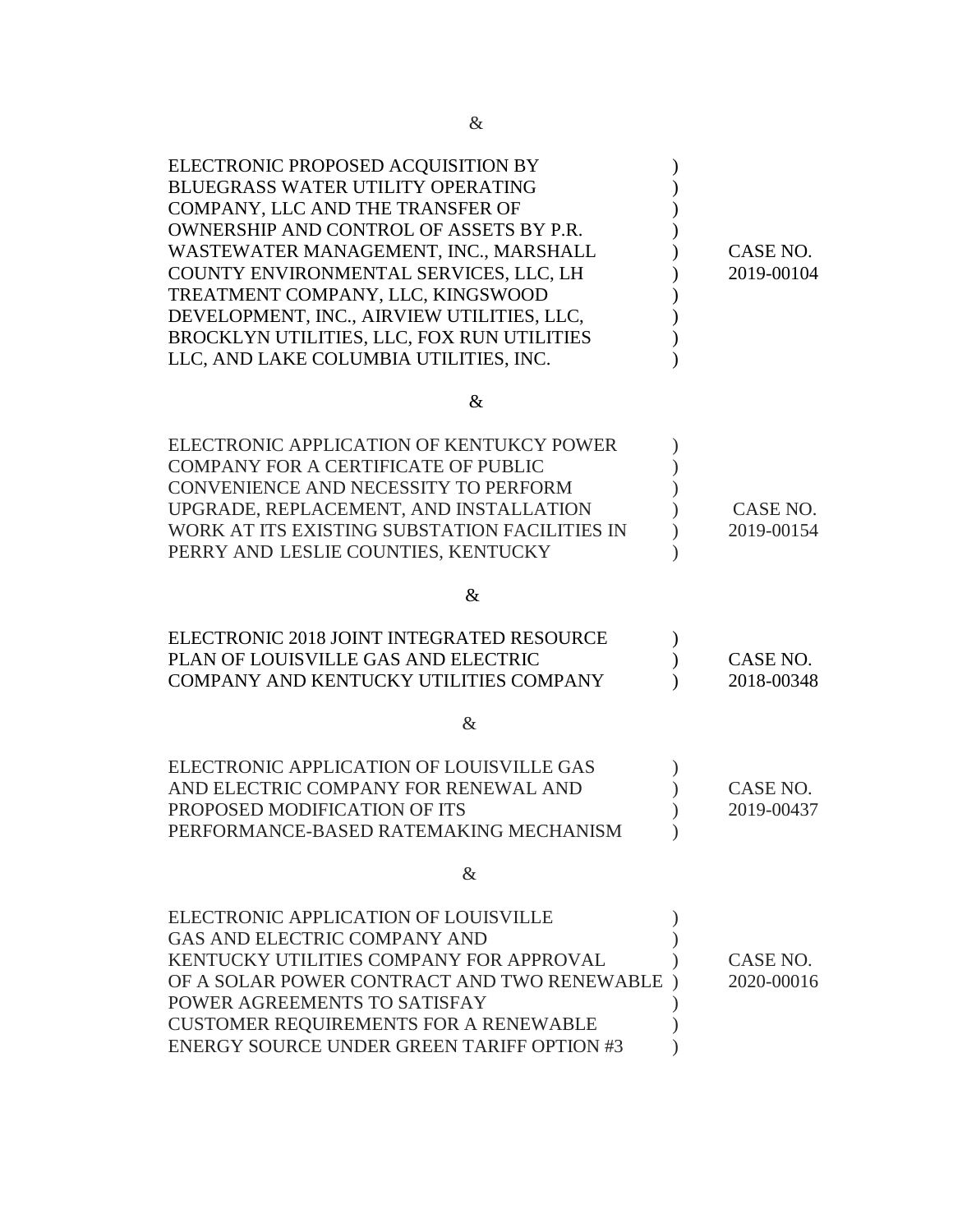| ELECTRONIC 2019 INTEGRATED RESOURCE<br>PLANNING REPORT OF KENTUCKY POWER<br><b>COMPANY</b> | CASE NO.<br>2019-00443 |
|--------------------------------------------------------------------------------------------|------------------------|
| Xz.                                                                                        |                        |
| ELECTRONIC INVESTIGATION OF HOME                                                           |                        |
| ENERGY ASSISTANCE PROGRAMS OFFERED                                                         | CASE NO.               |
| BY INVESTOR-OWNED UTILITIES PURSUANT                                                       | 2019-00366             |
| TO KRS 278.285(4)                                                                          |                        |

## **ATTORNEY GENERAL'S NOTICE OF WITHDRAWAL AND SUBSTITUTION OF COUNSEL**

The Attorney General of the Commonwealth of Kentucky, by and through his Office of Rate Intervention, submits that with this notice Justin M. McNeil hereby withdraws as counsel for the Attorney General in the above-styled matters. Please enter the appearance of J. Michael West to each of these matters on behalf of the Attorney General, while Lawrence W. Cook will also continue to serve as counsel for the Attorney General. If they are not already on the official service list in these cases, please add them using the information in the signature block below.

Respectfully submitted,

DANIEL CAMERON ATTORNEY GENERAL

 $\frac{1}{20}$  Mc  $\mathcal V$  , we are the set of the set of the set of the set of the set of the set of the set of the set of the set of the set of the set of the set of the set of the set of the set of the set of the set of the set of the set

JUSTIN M. MCNEIL LAWRENCE W. COOK J. MICHAEL WEST ASSISTANT ATTORNEYS GENERAL 700 CAPITAL AVE, SUITE 20 FRANKFORT KY 40601-8204 PHONE: (502) 696-5300 FAX: (502) 564-2698 Justin.McNeil@ky.gov Larry.Cook@ky.gov Michael.West@ky.gov